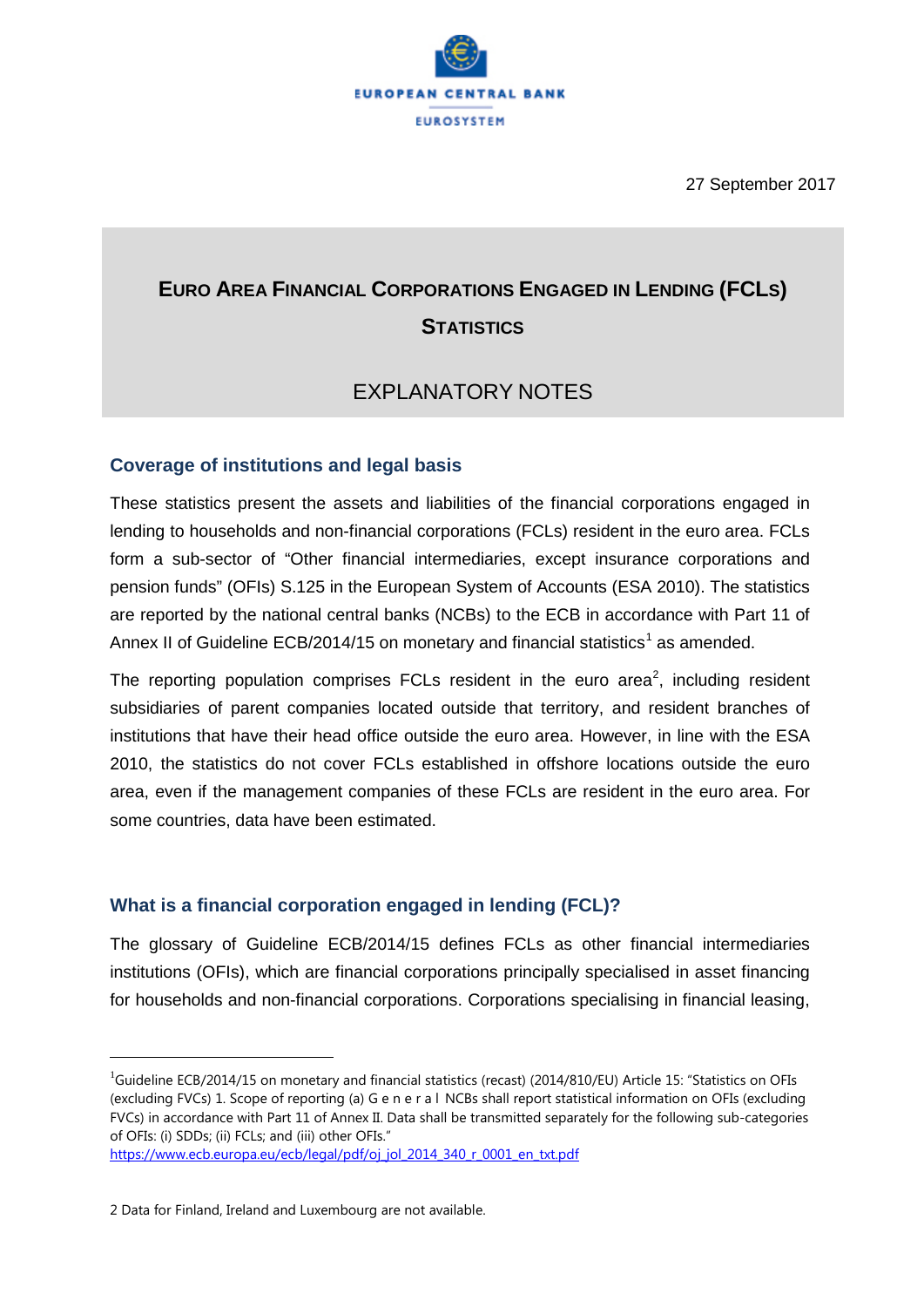factoring, mortgage lending and consumer lending are included in this category. These financial corporations may operate under the legal form of a co-operative (building society) or municipal credit institution.

#### **Frequency and timeliness**

The statistics are available at annual basis. The time series commence in the year 2010. All FCLs statistics are published with a time lag of one quarter after the end of the calendar year.

The following sections describe the types of available data.

#### **Outstanding amounts**

*Outstanding amounts***,** or stock data, refer to the value of assets and liabilities at the end of the reference period (annual, either to the last working day or the last calendar day, depending on national practice).

*Differences in outstanding amounts* between two periods can arise due to transactions, price revaluations, exchange rate changes in the case of instruments denominated in currencies other than the euro, or statistical reclassifications. The reclassifications are presented as a separate item. Information on other differences in outstanding amounts are not available.

#### **Balance sheet asset and liability categories**

All balance sheet positions and differences in stocks are shown on a gross basis, i.e. positions between FCLs are not netted out.

*The asset side* typically represents the loan portfolio of FCLs however other assets are also included. Four categories are presented and defined according to Guideline ECB/2014/15 on monetary and financial statistics:

*Loans* include all loans the FCLs have granted to other institutions.

Loans consist of: loans granted to households in the form of credit for consumption, i.e. loans granted for the purpose of mainly personal use in the consumption of goods and services; lending for house purchase, i.e. credit extended for the purpose of investing in houses for own use or rental, including building and refurbishments; and other, i.e. loans granted for purposes other than consumption and house purchase, such as business, debt consolidation, education, etc.; financial leases granted to third parties, bad loans that have not yet been repaid or written off, holdings of non-negotiable securities, subordinated debt in the form of loans.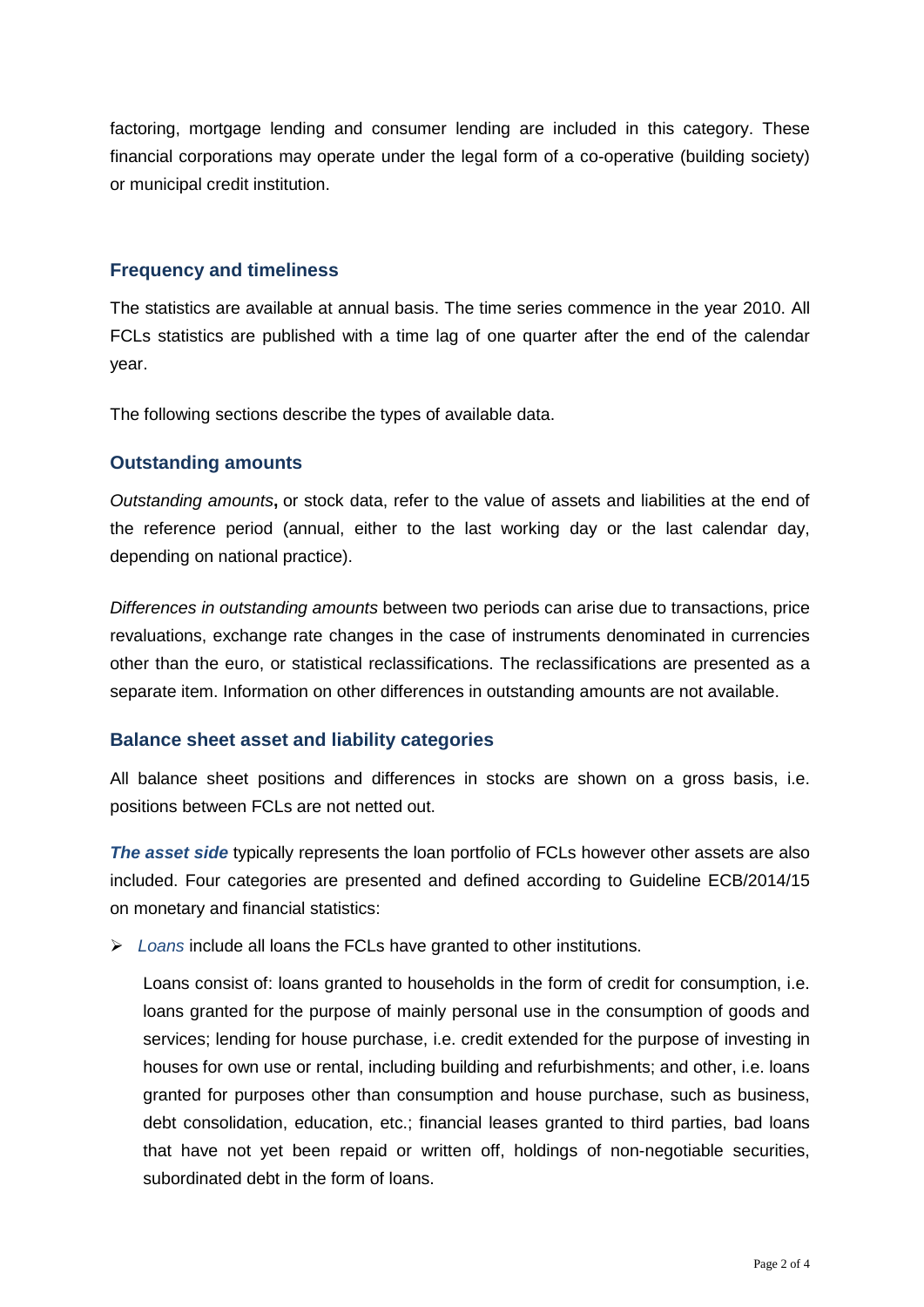Valuation rules: loans made by FCLs must be recorded gross of all related provisions, both general and specific, until the loans are written off by the reporting institution, at which point the loans must be removed from the balance sheet. In accordance with the general principle of accruals accounting, interest earned on loans must be subject to onbalance-sheet recording as it accrues, i.e. on an accruals basis, rather than when it is actually received or paid, i.e. on a cash basis. Accrued interest on loans must be classified on a gross basis under the category 'remaining assets'.

- *Equity* includes FCLs' holdings of shares and other equity, representing property rights in corporations or quasi-corporations, to the extent they would engage in this activity. Equity does not include investment fund shares/units. Valuation rules: in line with the ESA 2010, equity must be reported at market value.
- *Debt securities held* include FCLs' holdings of all negotiable debt securities, such as government and corporate bonds, treasury and local authority bills, commercial paper and certificates of deposit. It includes traded loans which have become negotiable on an organised market, provided that there is evidence of secondary market trading. Valuation rules: in line with the ESA 2010, debt securities must be reported at market value.
- *Remaining assets* for FCLs are defined as 'assets not included elsewhere'. This comprises assets such as accrued interest receivable on loans/deposits and accrued rent on buildings, dividends to be received, amounts receivable not related to the main FCLs business, gross amounts receivable in respect of suspense items, gross amounts receivable in respect of transit items, other assets not separately identified e.g. nonfinancial assets (including fixed assets). Remaining assets also include specific deposits, cash and financial derivatives which are instead separately reported for other OFIs.

#### *On the liability side*, four categories are presented:

- *Deposits and loans taken* include any funds the FCLs may have received in the form of deposits or loans (e.g. transferable and other deposits as well as loans granted to FCLs which are either evidenced by non-negotiable documents or not evidenced by documents).
- *Debt securities issued* include FCLs issuance of all negotiable financial instruments other than equity serving as evidence of debt, which are instruments that are usually negotiable and traded on secondary markets or which can be offset on the market and which do not grant the holder any ownership rights over the issuing institution.
- *Capital and reserves* comprise the amounts arising from the issuance of equity capital by FCLs to shareholders or other proprietors, representing for the holder property rights in the FCLs. Funds arising from non-distributed benefits or funds set aside by the OFI in anticipation of likely future payments and obligations are also included.